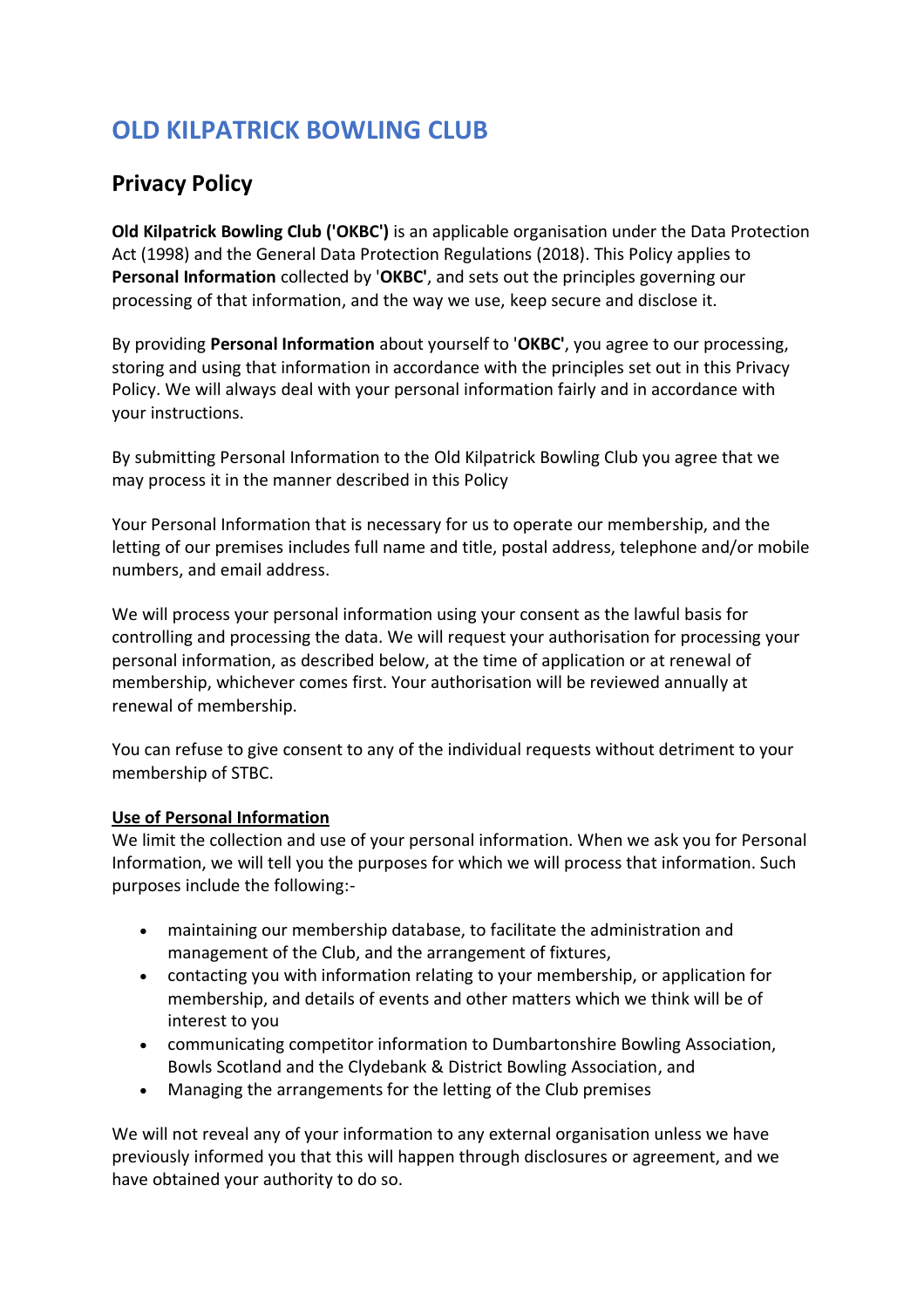# **Timescale**

We will store your personal information in secure electronic form, and paper-based form, from the point of collection for as long as you are a member of the Club. After you cease to be a member, your personal information will be retained for a period of twelve months, before being deleted/destroyed.

If you are an applicant for a hall-let your personal information will be retained for a period of twelve months before being deleted/destroyed

#### **Opt-out choice**

You have the right to withdraw at any time your agreement to any of the individual consent options, by writing to The Secretary.

If now or at any time in the future you decide that you do not wish to receive information from us, please inform the Secretary by email, by letter, or by using the 'Contact Us' form on the website. Withdrawal of consent will be acted on within 3 months.

# **Security**

We strive to protect the privacy and security of our database, and to maintain the reliability and accuracy of Personal Information. We will hold information collected by us on a computer and in other forms. Although we cannot guarantee the security of all transmissions of personal information, we take all reasonable steps to prevent this from happening. You accept the inherent security implications of providing information and will not hold us responsible for any breach of security or disclosure of information unless we have been proved to be negligent.

# **Information Access and Corrections**

You have a right of access under the General Data Protection Regulations to information we hold about you on our records.

The accuracy of personal information depends on the information you provide to us, so we recommend that you:

- 1. a) let us know if there are any errors in your personal information; and
- 2. b) keep us up to date with changes to your personal information

The organisations to which we may disclose your personal information

The people who *may* have access to your Personal Information, for the purposes listed above are

- the appointed Committee Members of OKBC, (who will operate in accordance with data protection protocols)
- other OKBC members
- Dumbartonshire Bowling Association
- Bowls Scotland
- BDA
- CDBA